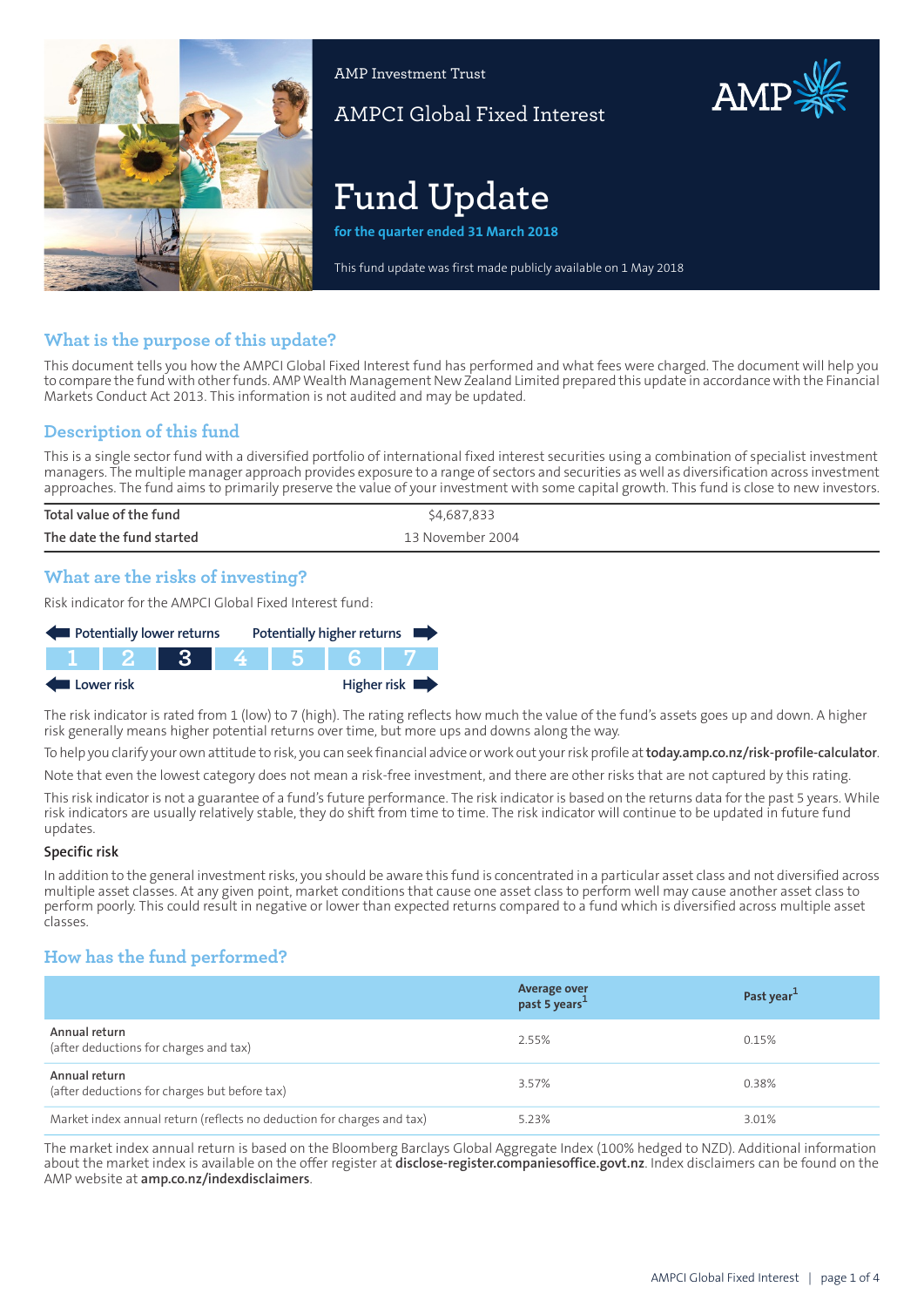#### **Annual return graph**



This shows the return after fund charges and tax for each of the last 10 years ending 31 March. The last bar shows the average annual return for the last 10 years, up to 31 March 2018.

**Important:** This does not tell you how the fund will perform in the future.

Returns in this update are after tax at the highest prescribed investor rate (PIR) of tax for an individual New Zealand resident. Your tax may be lower.

## **What fees are investors charged?**

Investors in the AMPCI Global Fixed Interest fund are charged fund charges. In the year to 31 March 2017 these were:

|                                             | % of net asset value                                                     |
|---------------------------------------------|--------------------------------------------------------------------------|
| Total fund charges                          | 1.12%                                                                    |
| Which are made up of -                      |                                                                          |
| Total management and administration charges | 1.12%                                                                    |
| Including -                                 |                                                                          |
| Manager's basic fee                         | 0.71%                                                                    |
| Other management and administration charges | 0.41%                                                                    |
| Total performance-based fees                | $0.00\%$                                                                 |
| <b>Other charges</b>                        | Dollar amount per investor or description<br>of how charge is calculated |
| <b>NIL</b>                                  |                                                                          |

Investors may also be charged individual action fees for specific actions or decisions (for example, for withdrawing from or switching funds). See the 'fees and other charges' document on the entry relating to the offer of interests in the AMP Investment Trust maintained on the offer register (**[disclose-register.companiesoffice.govt.nz](https://disclose-register.companiesoffice.govt.nz/)**) for more information about those fees.

Small differences in fees and charges can have a big impact on your investment over the long term.

#### **Example of how this applies to an investor**

Craig had \$10,000 in the fund at the start of the year and did not make any further contributions. At the end of the year, Craig received a return after fund charges were deducted of \$15.00 (that is 0.15% of his initial \$10,000). Craig also paid \$0.00 in other charges. This gives Craig a total return after tax of \$15.00 for the year.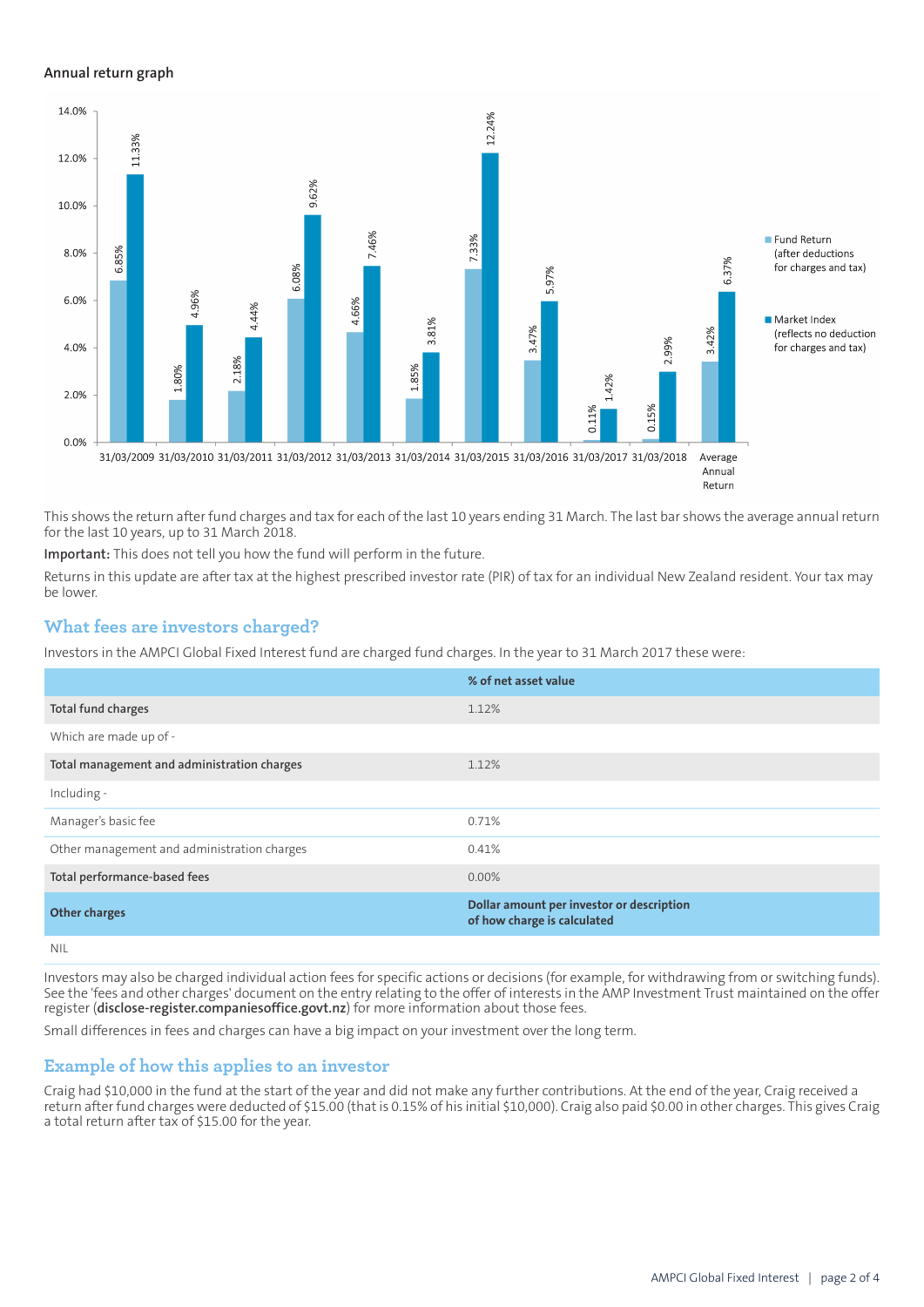## **What does the fund invest in?**

## **Actual investment mix<sup>2</sup>**

This shows the types of assets that the fund invests in.



#### **Target investment mix**

This shows the mix of assets that the fund generally intends to invest in.

| <b>Asset Type</b>            | <b>Allocation</b> |
|------------------------------|-------------------|
| Cash and cash equivalents    | 0.00%             |
| New Zealand fixed interest   | 0.00%             |
| International fixed interest | 100.00%           |
| Australasian equities        | 0.00%             |
| International equities       | 0.00%             |
| Listed property              | 0.00%             |
| Unlisted property            | 0.00%             |
| Commodities                  | 0.00%             |
| Other                        | 0.00%             |

## **Top 10 investments<sup>2</sup>**

|               | <b>Name</b>                                          | Percentage<br>of fund<br>net assets | <b>Asset Type</b>                          | Country       | <b>Credit rating</b><br>(if applicable) |
|---------------|------------------------------------------------------|-------------------------------------|--------------------------------------------|---------------|-----------------------------------------|
|               | Japan Treasury Discount Bill bond maturing 05 Apr 18 | 1.96%                               | International fixed interest               | Japan         | $A-1$                                   |
| $\mathcal{P}$ | United States Treasury Note bond maturing 30 Apr 22  | 1.80%                               | International fixed interest United States |               | $AA+$                                   |
| 3             | United States Treasury Note bond maturing 31 Aug 19  | 1.38%                               | International fixed interest United States |               | $AA+$                                   |
| 4             | Freddie Mac Gold Pool bond maturing 15 Apr 39        | 1.23%                               | International fixed interest United States |               | $AA+$                                   |
| 5             | United States Treasury Note bond maturing 15 Feb 36  | 0.90%                               | International fixed interest United States |               | $AA+$                                   |
| 6             | Bundesrepublik Deutschland bond maturing 04 Jan 37   | 0.79%                               | International fixed interest Germany       |               | AAA                                     |
|               | United States Treasury Note bond maturing 31 Dec 23  | 0.77%                               | International fixed interest United States |               | $AA+$                                   |
| 8             | New Zealand Government bond maturing 15 May 21       | 0.76%                               | New Zealand fixed interest New Zealand     |               | $AA+$                                   |
| 9             | New Zealand Government bond maturing 15 Apr 20       | 0.73%                               | New Zealand fixed interest                 | New Zealand   | $AA+$                                   |
| 10            | United States Treasury Note bond maturing 15 Aug 24  | 0.68%                               | International fixed interest               | United States | $AA+$                                   |

The top 10 investments make up 11.00% of the fund.